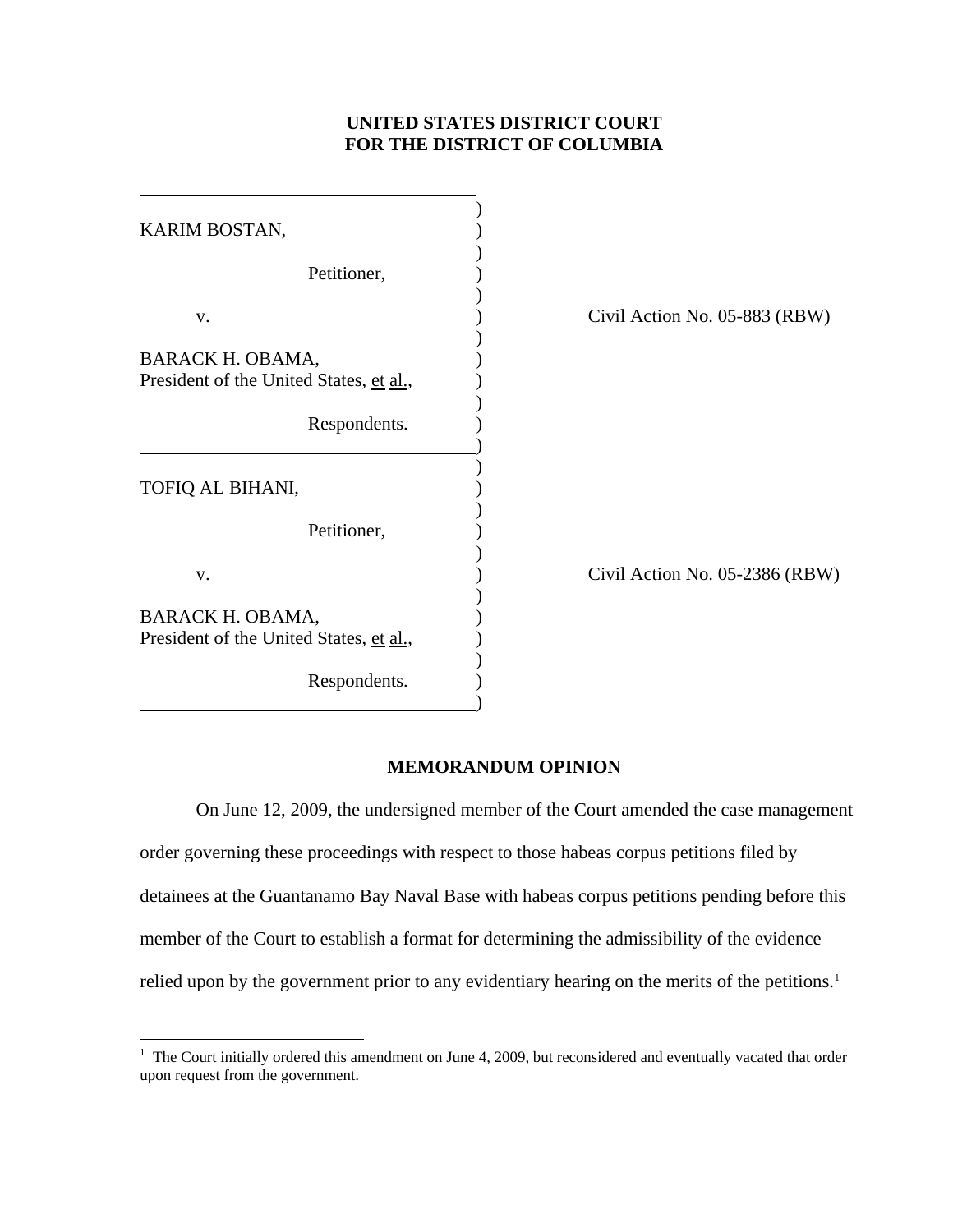Specifically, the Court determined, over the government's objection,<sup>2</sup> that it would consider questions of admissibility regarding the government's evidence prior to holding any evidentiary hearings in the detainee cases pending before this member of the Court before the government could utilize such evidence to establish a prima facie case for military detention under the standard set forth by this member of the Court in Gherebi v. Obama, 609 F. Supp. 2d 43 (D.D.C. 2009) (Walton, J.). The undersigned member of the Court therefore established a framework by which the government would identify which sources of evidence it intended to rely upon at any evidentiary hearing, the individual petitioners would file their objections to any such evidence cited, and the Court would resolve such objections before determining whether the government's case was strong enough to require rebuttal evidence from the individual petitioners.

Since amending the case management order in this manner, the Court has conducted hearings for two petitioners with active habeas corpus petitions to determine the admissibility of the government's evidence, and a third hearing is scheduled for August 25, 2009. Having reflected at length upon the proper standard of review to govern the petitioners' evidentiary objections, the Court has arrived upon a general framework for deciding the merits of the petitioners' objections to hearsay proffered by the government. Cognizant of the delays inherent in issuing memorandum opinions containing classified information for public consumption,<sup>[3](#page-1-1)</sup> the Court will instead limit this memorandum opinion to the general legal issue of the standard of review that this member of the Court intends to apply to all of the hearsay objections filed by

<span id="page-1-0"></span> $2\;\text{In addition to the President, who is named as a responder in his official capacity, the pertinent names various$ government officials as additional respondents in his habeas corpus petition. A motion is currently pending before Judge Thomas F. Hogan of this Court to clarify whether the Secretary of Defense is the only proper respondent in this case. Because Judge Hogan has not yet resolved that motion, and for ease of reference, the Court refers to the respondents collectively as the "government" for purposes of this memorandum opinion.

<span id="page-1-1"></span> $3$  As a precaution, the Court submitted this memorandum opinion for a "walled off" classification review by the government prior to its issuance. The memorandum opinion has been determined to be unclassified in its entirety.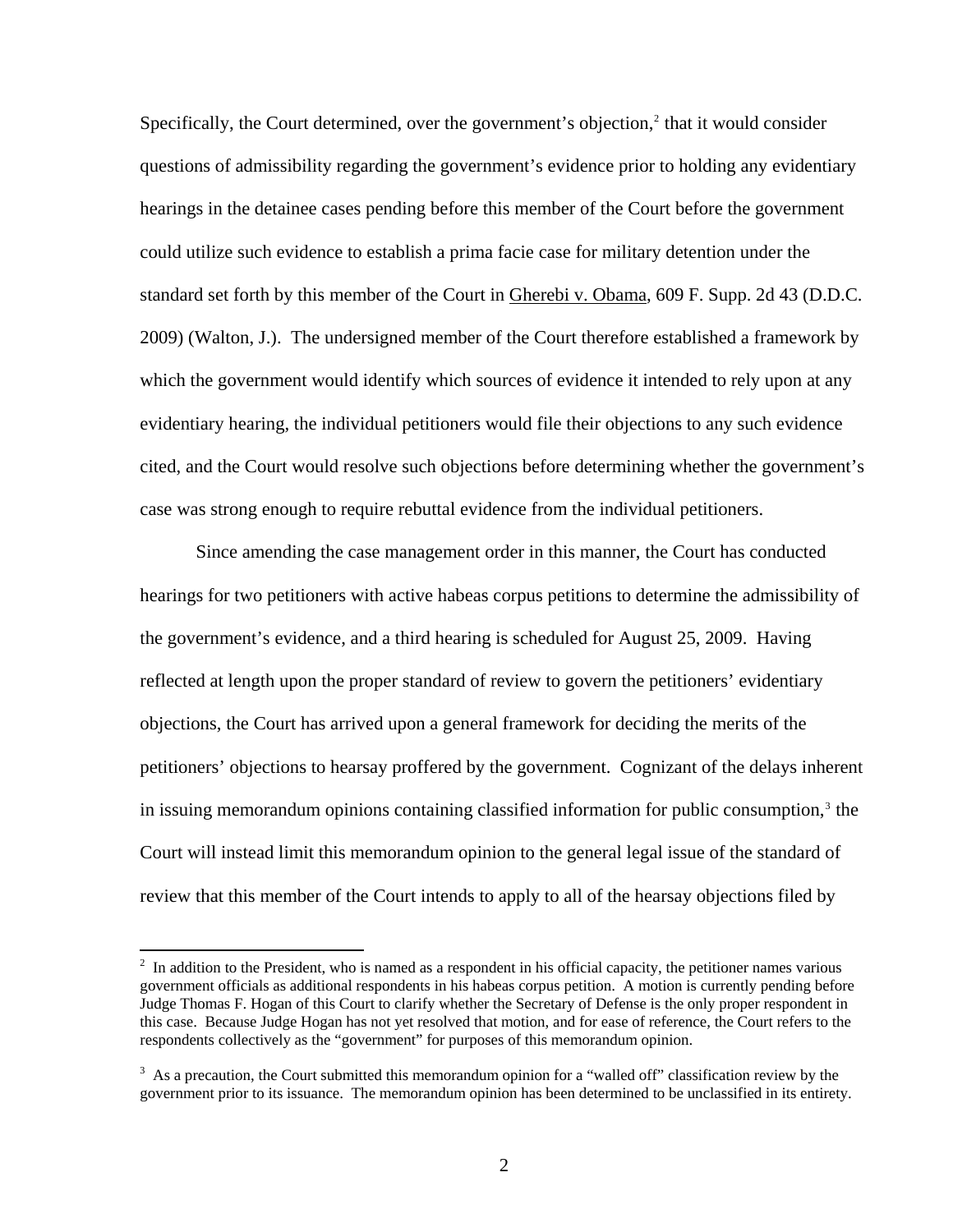petitioners with active habeas corpus petitions pending before this member of the Court and will resolve the specific objections raised by those petitioners who have already appeared before the Court in separate orders so that other petitioners who have not yet filed or argued objections to the admissibility of sources of evidence cited by the government are properly apprised of the Court's general approach in adjudicating these matters.

Ordinarily, a decision of this nature would not be necessary because, aside from the occasional admission of evidence through affidavits, the rules governing the admission of evidence in habeas corpus proceedings are indistinguishable from the rules governing civil and criminal cases. See Fed. R. Evid. 1101(e) (providing that the Federal Rules of Evidence apply in habeas corpus proceedings "to the extent that matters of evidence are not provided for in the statutes which govern procedure therein or in other rules prescribed by the Supreme Court pursuant to statutory authority"); see also 28 U.S.C. § 2246 ("On application for a writ of habeas corpus, evidence may be taken orally or by deposition or, in the discretion of the judge, by affidavit."). But see Herrera v. Collins, 506 U.S. 390, 417 (1993) (describing the process of admitting affidavits into evidence as "disfavored because the affiants' statements are obtained without the benefit of cross-examination and an opportunity to make credibility determinations").<sup>[4](#page-2-0)</sup> However, in **Hamdi v. Rumsfeld**, 542 U.S. 507 (2004), the Supreme Court suggested that "[h]earsay . . . [might] need to be accepted as the most reliable evidence from the [g]overnment in [a habeas corpus proceeding concerning the military detention of an alleged member of an enemy armed force]," id. at 533–34 (plurality opinion). Four years later, the Court echoed these sentiments in Boumediene v. Bush, \_\_\_ U.S. \_\_\_\_, 128 S. Ct. 2229 (2008), noting the government's "legitimate interest in protecting sources and methods of intelligence

<span id="page-2-0"></span><sup>4</sup> Section 2246 further provides that "[i]f affidavits are admitted[,] any party shall have the right to propound written interrogatories to the affiants, or to file answering affidavits."

 $\overline{a}$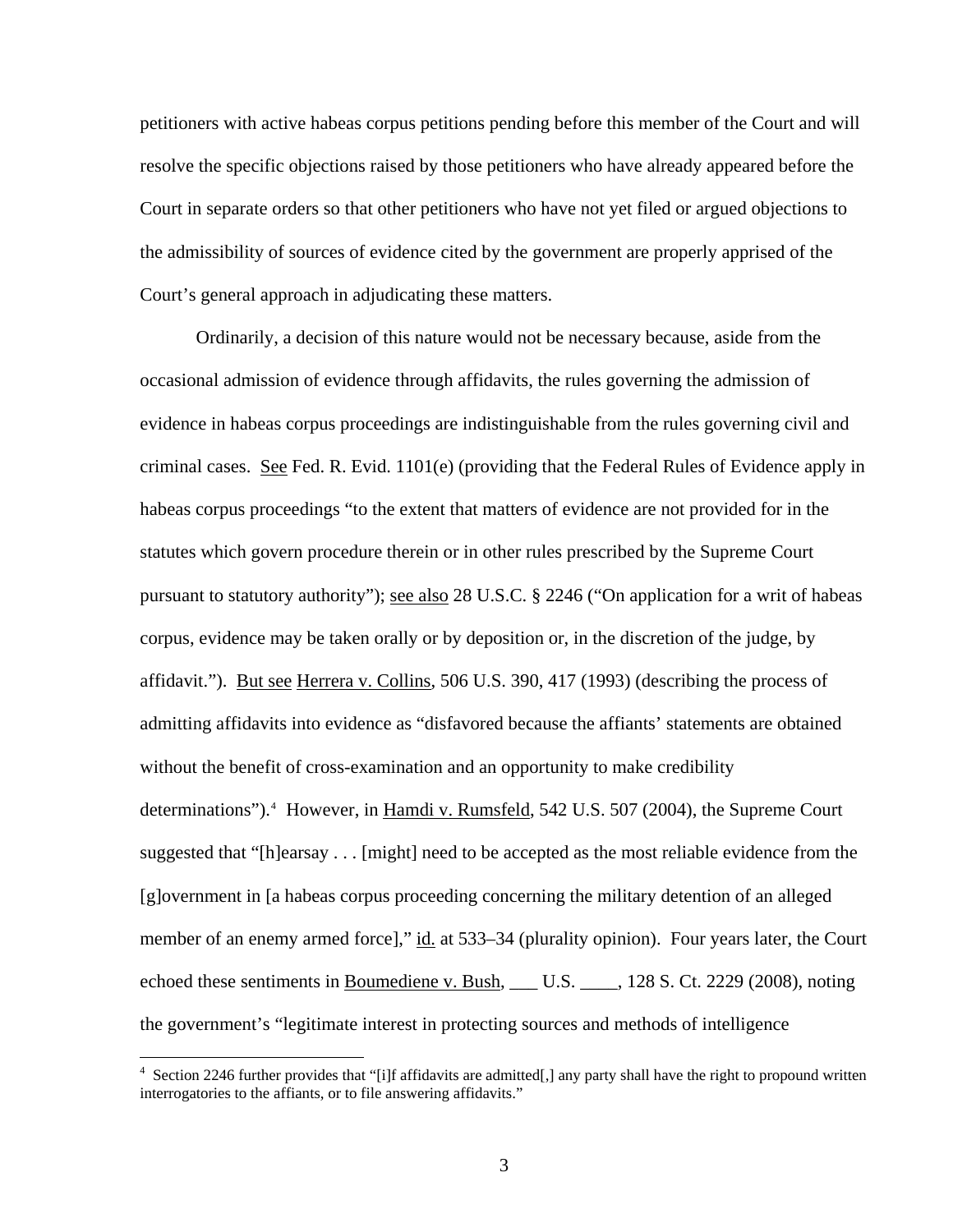gathering," and expressing its expectation "that [this] Court will use its discretion to accommodate this interest to the greatest extent possible," id. at \_\_\_, 128 S. Ct. at 2276.

Faced with these ambiguous statements from the Supreme Court, Judge Hogan of this Court established a nuanced inquiry to determine whether hearsay proffered by the government should be introduced into evidence in his case management order. His order provides that individual judges "may admit and consider hearsay evidence that is material and relevant to the legality of the petitioner's detention if the movant establishes that the hearsay evidence is reliable and that the provision of non[-]hearsay evidence would unduly burden the movant or interfere with the government's efforts to protect national security." In re Guantanamo Bay Detainee Litig., Misc. No. 08-442 (TFH), 2008 WL 4858241, at \* 3 (D.D.C. Nov. 6, 2008) (emphasis added).

Having carefully reviewed the Supreme Court's opinions in Hamdi and Boumediene, this member of the Court concurs with Judge Hogan as to how the government's legitimate national security interests and the petitioner's compelling interest in securing his freedom should be balanced. This balance is best achieved by permitting the government to introduce hearsay into evidence where the factors identified by Judge Hogan are satisfied. Further, the Court concludes, consistent with 28 U.S.C. § 2246, that the government may, if necessary, satisfy these conditions through the use of affidavits or declarations rather than through live witness testimony.

However, one aspect of Judge Hogan's standard—the language in his case management order indicating that the government need only show an "undu[e] burden" to justify the admission of reliable hearsay—requires further elaboration, especially in light of the position taken by the government in its memorandum of law in support of the admission of hearsay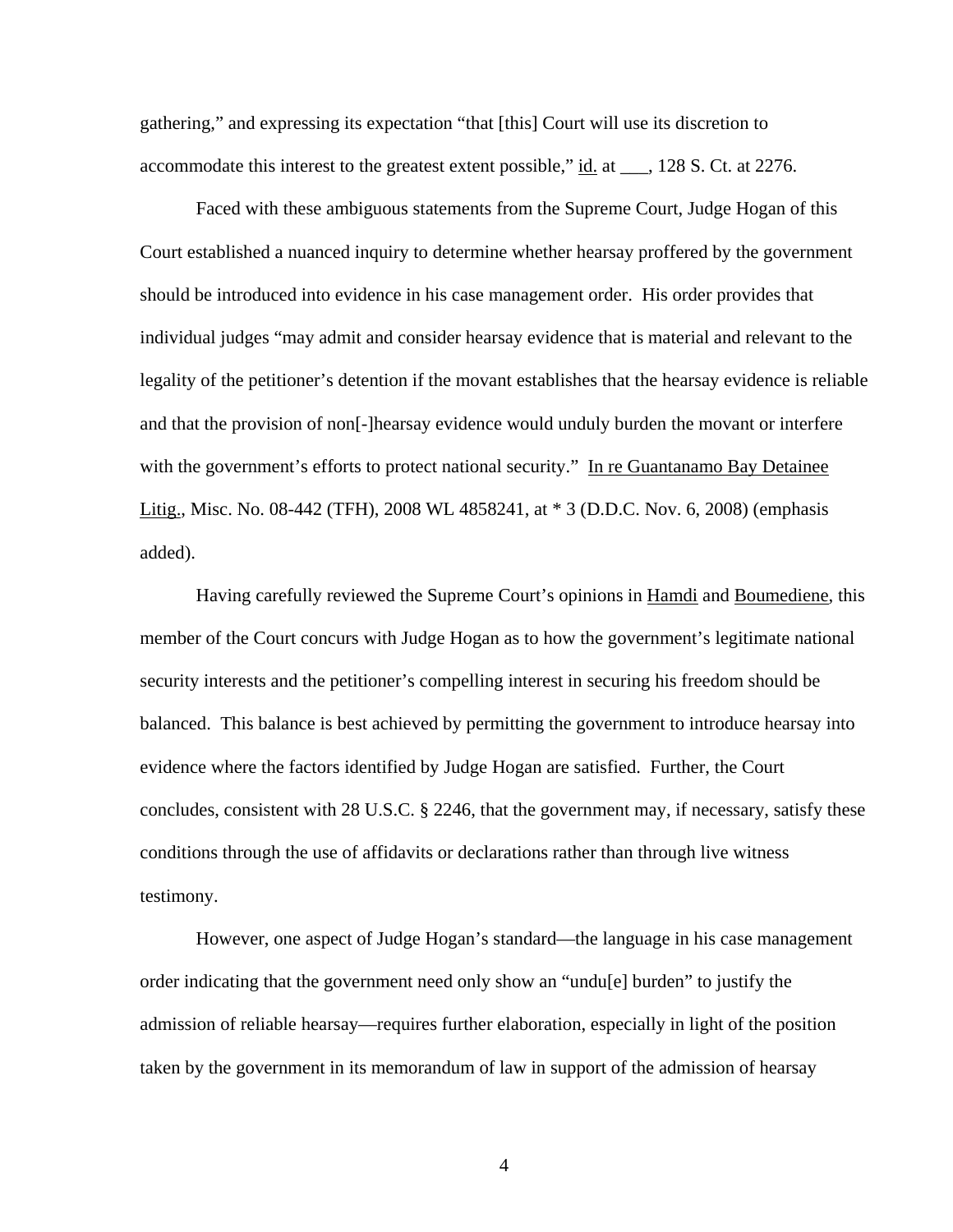evidence in these cases. See generally Respondents' Motion and Memorandum to Admit Hearsay Evidence (the "Gov't's Mem."). First, Judge Hogan's case management order not only requires a demonstrated "burden" to satisfy the order's requirements for the government's use of hearsay evidence, but also that the burden be "undu[e]." In re Guantanamo Bay Detainee Litig., 2008 WL 458241, at \*3. This is an important distinction. Where the government is unable to produce non-hearsay evidence due to its own administrative or bureaucratic errors or lack of resources to amass such evidence, it cannot rely upon its shortage of resources or its own mistakes as justification for the use of hearsay. And the more significant a fact the government seeks to establish through the use of hearsay is, the heavier its burden will be to justify the Court's consideration of hearsay as a substitute for its non-hearsay alternative.

Second, the undue burden prong of Judge Hogan's standard relates to the burden imposed on the government, not on its counsel. While the Court is sympathetic to the considerable demands placed on the Department of Justice by the litigation in the numerous Guantánamo Bay detainee cases, the demands imposed upon the government's attorneys by requiring close adherence to the traditional rules of evidence does not warrant the jettisoning of those rules. Thus, it is no excuse for the government's lawyers to assert that there are too many habeas corpus petitions pending before the Court or too few resources allocated to the Department of Justice to compel fidelity to the centuries-old proscription against the use of hearsay where that hearsay does not meet any of the numerous exceptions to that prohibition already recognized in the Federal Rules of Evidence. Just as "the costs of delay can no longer be borne by those who are held in custody," Boumediene, \_\_\_ U.S. at \_\_\_, 128 S. Ct. at 2275, so, too, the costs of this litigation, including the costs associated with providing sufficient manpower to properly litigate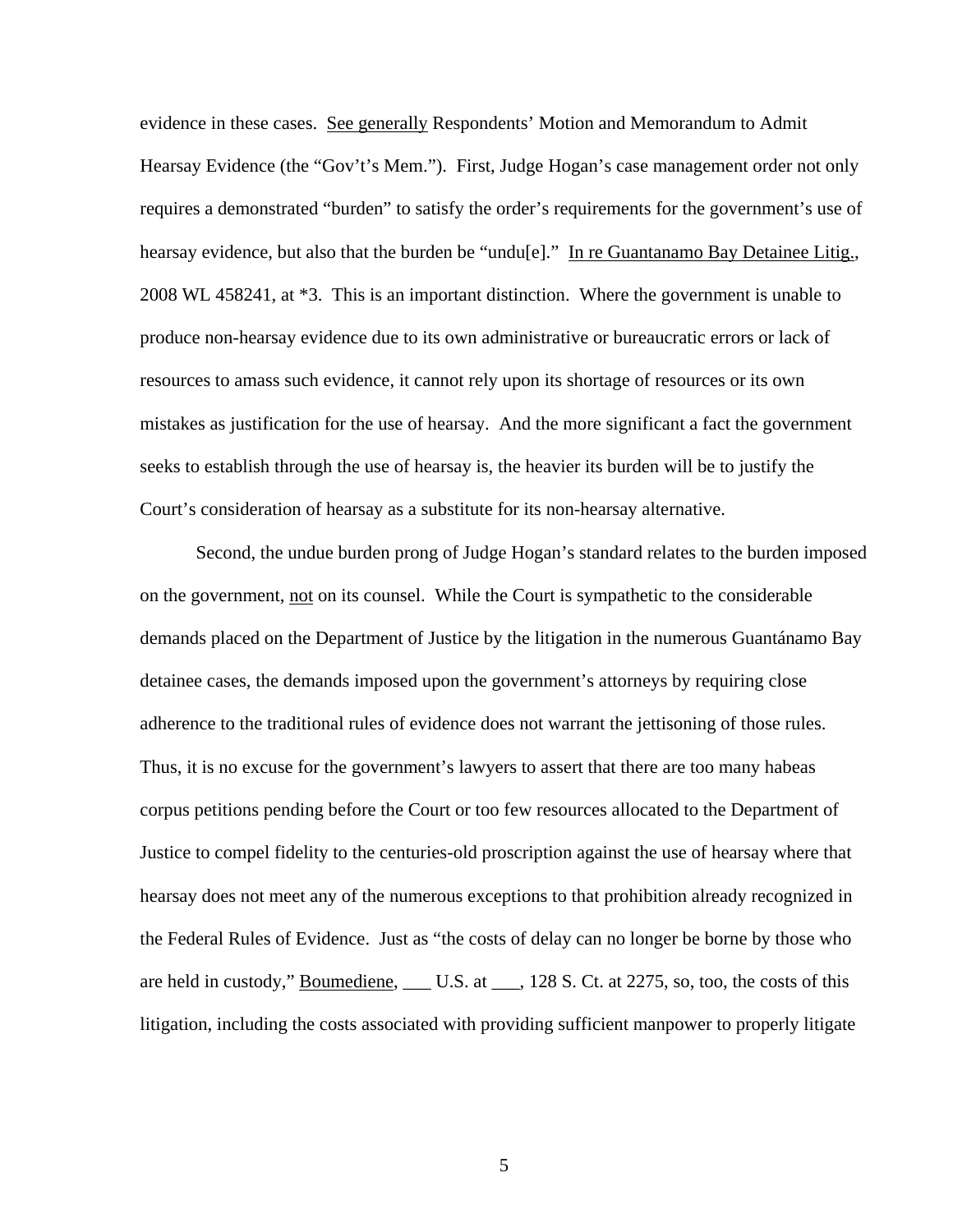these cases, must be borne by the government, not fobbed off on the petitioners in the form of a blanket presumption of admissibility of otherwise inadmissible hearsay.

Third, it bears repeating that the government must "establish[]" that the use of nonhearsay evidence would constitute an undue burden for the proffered hearsay to be admissible mere allegations or representations to that effect will not suffice. Consequently, representations by the government's counsel or conclusory assertions from government officials that the use of a non-hearsay alternative to proffered hearsay evidence would be unduly burdensome will not satisfy the undue burden standard. Instead, the government will need to demonstrate why the use of non-hearsay alternatives would be unduly burdensome to the government, and it must do so through the use of statements made under oath by persons with personal knowledge of the matter about which their representations relate.

Fourth, and most important, the undue burden standard set forth in Judge Hogan's case management order does not mean, as the government seems to believe, that hearsay proffered by the government must be admitted into evidence because that is all the evidence that the government has available to it. See Gov't's Mem. at 6 ("There can be no doubt that refusing to consider hearsay would impose an undue burden and harm national security. Indeed, a contrary ruling would mean this habeas case cannot properly proceed[] because nearly all of the evidence is necessarily hearsay."). Contrary to the government's fulminations, this case, and all of the other active habeas corpus petitions pending before this member of the Court, will "properly proceed" whether the government's evidence is found to be admissible or not. Of course, the result of this process might not be to the government's liking, but that is no reason to totally abandon well-established, otherwise-applicable rules of evidence. The very notion that the Court should lower its standards of admissibility to whatever level the government is prepared (or even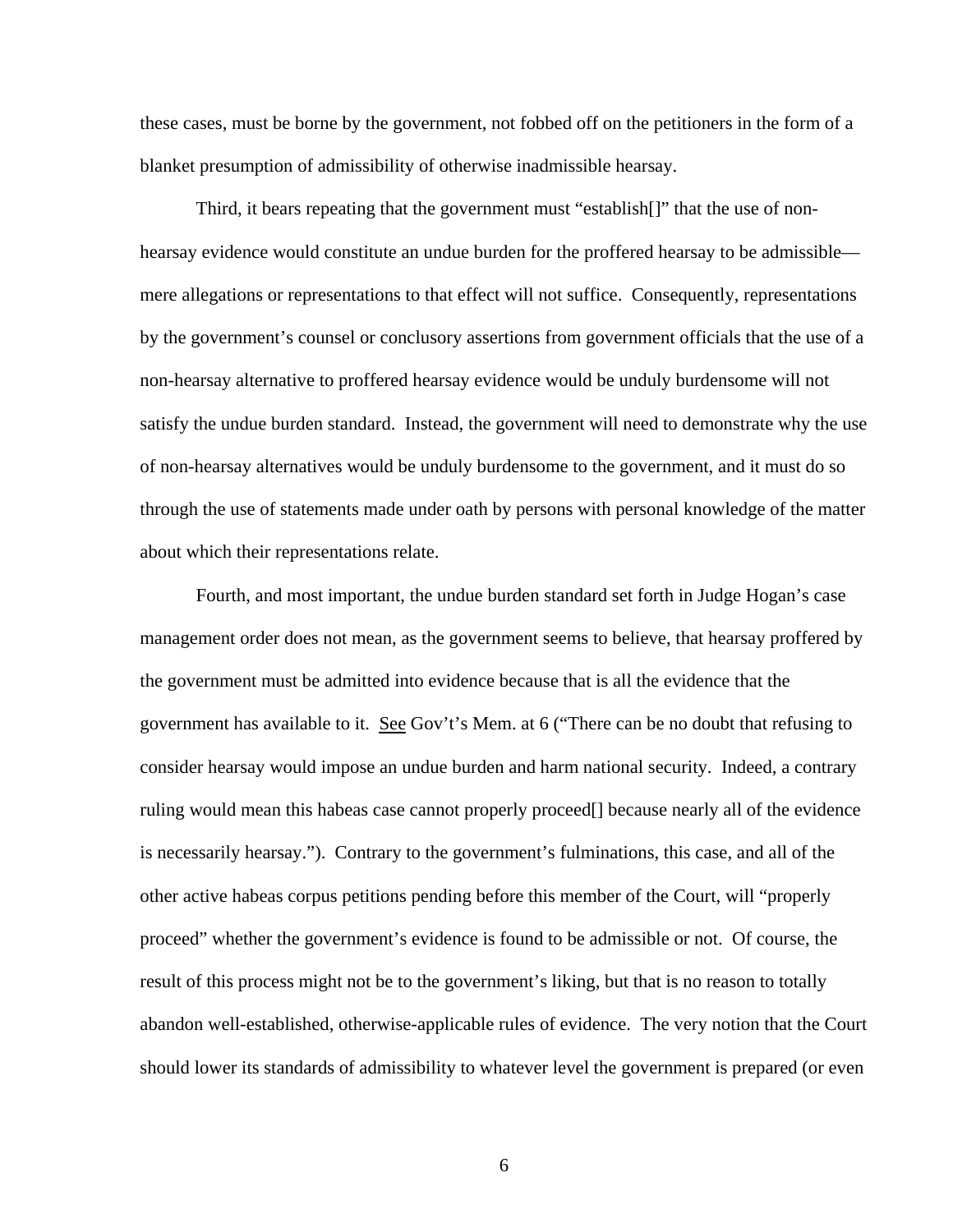able) to satisfy is contradictory to the fundamental principles of fairness that inform the Great Writ's existence. See Boumediene, \_\_\_ U.S. at \_\_\_, 128 S. Ct. at 2247 (explaining that the purpose of the Constitution's Suspension Clause "ensures that, except during periods of formal suspension, the Judiciary will have a time-tested device, the writ [of habeas corpus], to maintain the delicate balance of governance that is itself the surest safeguard of liberty" (internal citation and quotation marks omitted)).

In reiterating and elaborating upon Judge Hogan's standard for the admission of hearsay evidence in habeas corpus proceedings filed by detainees at Guantánamo Bay, the Court necessarily rejects the broader reading of Hamdi and Boumediene advanced by the government in support of its position that all of its hearsay should be presumptively admissible. See Gov't's Mem. at 6–8 (arguing this point). As the Court has explained at each of the two hearings on the merits of a petitioner's evidentiary objections, Hamdi was decided in the context of a habeas corpus petition filed by a detainee apprehended by military allies on the battlefield in the middle of a war zone. Hamdi, 542 U.S. at 510. Not surprisingly, the plurality acknowledged that under those circumstances "the exigencies of the circumstances [might] demand that" proceedings to determine the legitimacy of such a detainee's military detention "be tailored to alleviate their uncommon potential to burden the Executive at a time of ongoing military conflict," id. at 533 (emphasis added), and invoked the admission of hearsay as an example of one such possible accommodation, <u>id.</u> at 533–34. Nothing in this dicta from the plurality's opinion in <u>Hamdi</u> remotely suggests that hearsay should be routinely admitted into evidence regardless of the circumstances surrounding a detainee's detention, as the government advocates.

Boumediene is even less helpful on this issue. While the government artfully extracts every conciliatory statement uttered in that opinion, see Gov't's Mem. at 7–8 (citing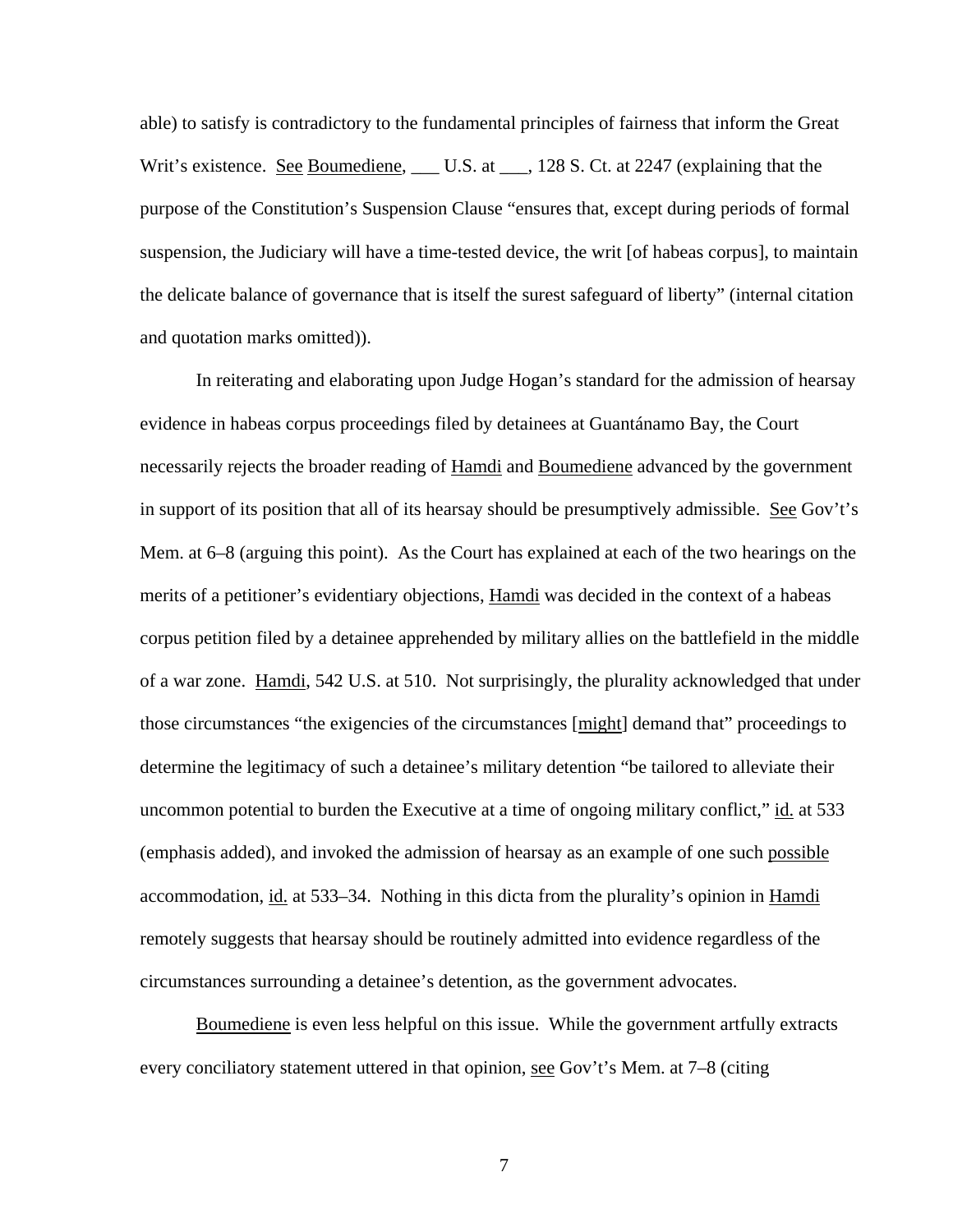Boumediene, L.C. at L.C. at 228 S. Ct. at 2267, 2276), the reality is that the Supreme Court did not address the issue of hearsay at all in that case other than to criticize the effects of its unbridled use by the government in the Combatant Status Review Tribunal ("CSRT") proceedings previously employed by the executive branch. See Boumediene, \_\_\_ U.S. at \_\_\_, 128 S. Ct. at 2269 (noting that the absence of any "limits on the admission of hearsay evidence" in CSRTs rendered "the detainee's opportunity to question witnesses is likely to be more theoretical than real"). And while it opined in passing that habeas corpus proceedings have traditionally been "adaptable," id. at \_\_\_, 128 S. Ct. at 2267, and that "[c]ertain accommodations can be made to reduce the burden habeas corpus proceedings will place on the military," id. at

\_\_\_, 128 S. Ct. at 2276, the Court gave no hint as to what form those "accommodations" should take, explaining that it could not "anticipate all of the evidentiary and access-to-counsel issues that will arise during the course of the detainees' habeas corpus proceedings," id. In short, Boumediene suggests only that the Court be willing to adjust the normal rules of evidence to accommodate the unique military and national security interests inherent in detainee habeas corpus proceedings, which is precisely what the Court has done in the form of Judge Hogan's case management order.

The Court is equally unpersuaded by the government's argument that because Congress created a rebuttable presumption in favor of the government's evidence in the administrative proceedings created by the Detainee Treatment Act of 2005 ("DTA"), Pub. L. No. 109-148, 119 Stat. 2680 (2005), the Court should do the same in the habeas corpus proceedings before it, see Gov't's Opp'n at 7–8 (arguing that such a rule would be "consistent with the clear statement of congressional policy" set forth in the DTA). As the government knows, the Supreme Court held that this Court had jurisdiction over the habeas corpus petitions of Guantánamo Bay detainees in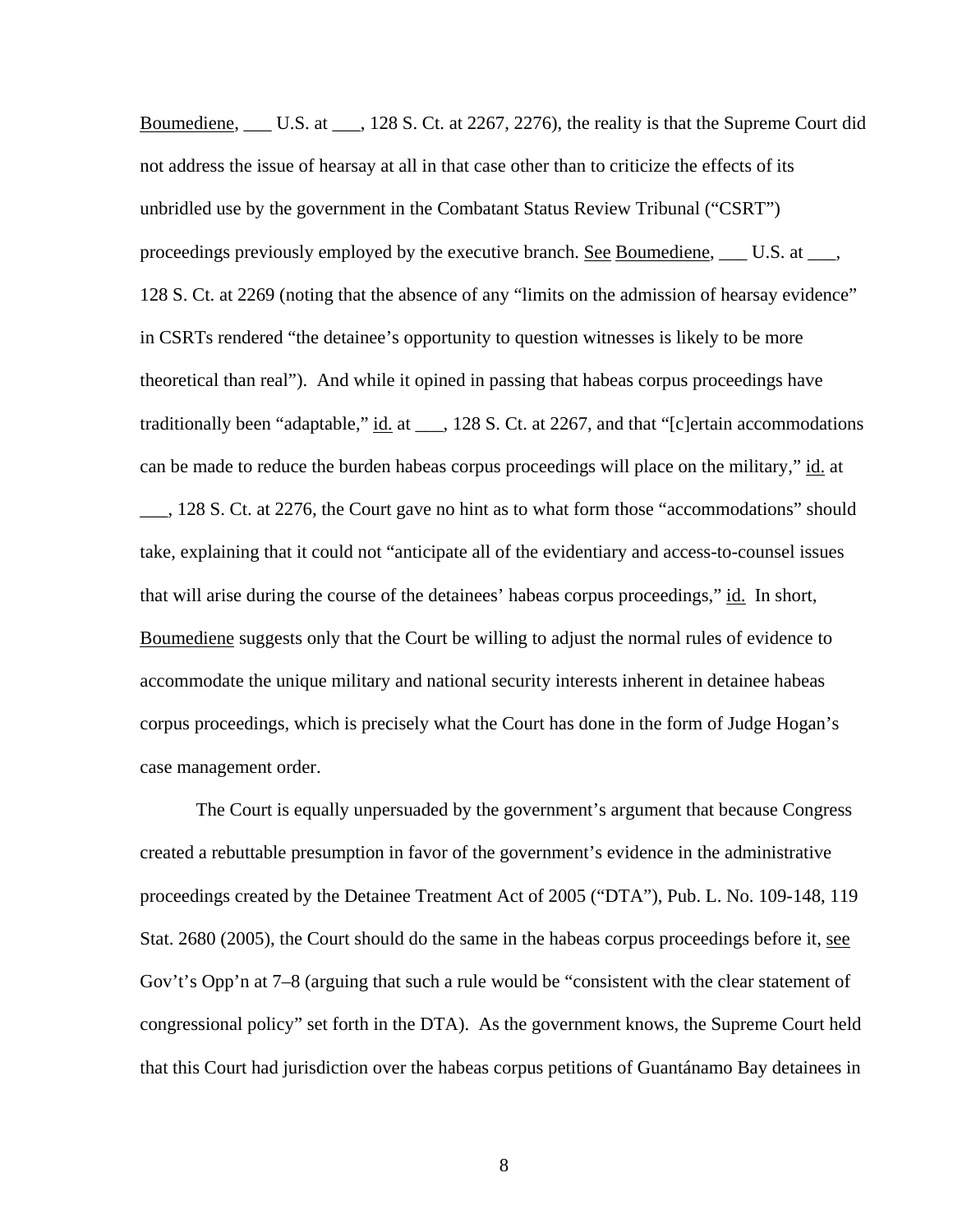large part because the procedures established under the DTA were "an inadequate substitute for habeas corpus." Boumediene, \_\_\_ U.S. at \_\_\_, 128 S. Ct. at 2274. And even in DTA proceedings, the factfinder had an obligation to assess the reliability of the evidence presented. See Parhat v. Gates, 532 F.3d 834, 847 (D.C. Cir. 2008 ) ("If a [CSRT] cannot assess the reliability of the government's evidence, then the 'rebuttable' presumption becomes effectively irrebuttable."). If anything, the DTA is a model of what to avoid in adjudicating the petitioners' cases.

The government also overstates the significance of Judge Robertson's ruling in Khiali-Gul v. Obama, Civil Action No. 05-877 (JR) (D.D.C. Apr. 22, 2009), by suggesting that he has in some way endorsed the presumption of admissibility advocated by the government. See Gov't's Mem. at 3 (describing Khiali-Gul as holding that "requiring the [g]overnment to justify the reliability of each document even before considering the evidence as a whole would ignore the Supreme Court's admonition to accommodate the [g]overnment's legitimate interests"). While Judge Robertson admitted hearsay into evidence in Khiali-Gul, he did so "with the assurance that the [p]etitioner's arguments [concerning the admissibility of the evidence] [would] be considered when assessing the weight of the admitted evidence." Khiali-Gul, slip order at 4. In effect, he merely deferred considering the arguments against admissibility to the merits hearing on the habeas corpus petition before him, at which point those same arguments "will be considered." Id.

This member of the Court has chosen a different path to reach the same result. Whether the assessment of a piece of hearsay's evidentiary worth is made at a preliminary hearing on the admissibility of proffered evidence or at the close of merits proceedings after being provisionally admitted into the record, the bottom line is that hearsay of no evidentiary worth will not be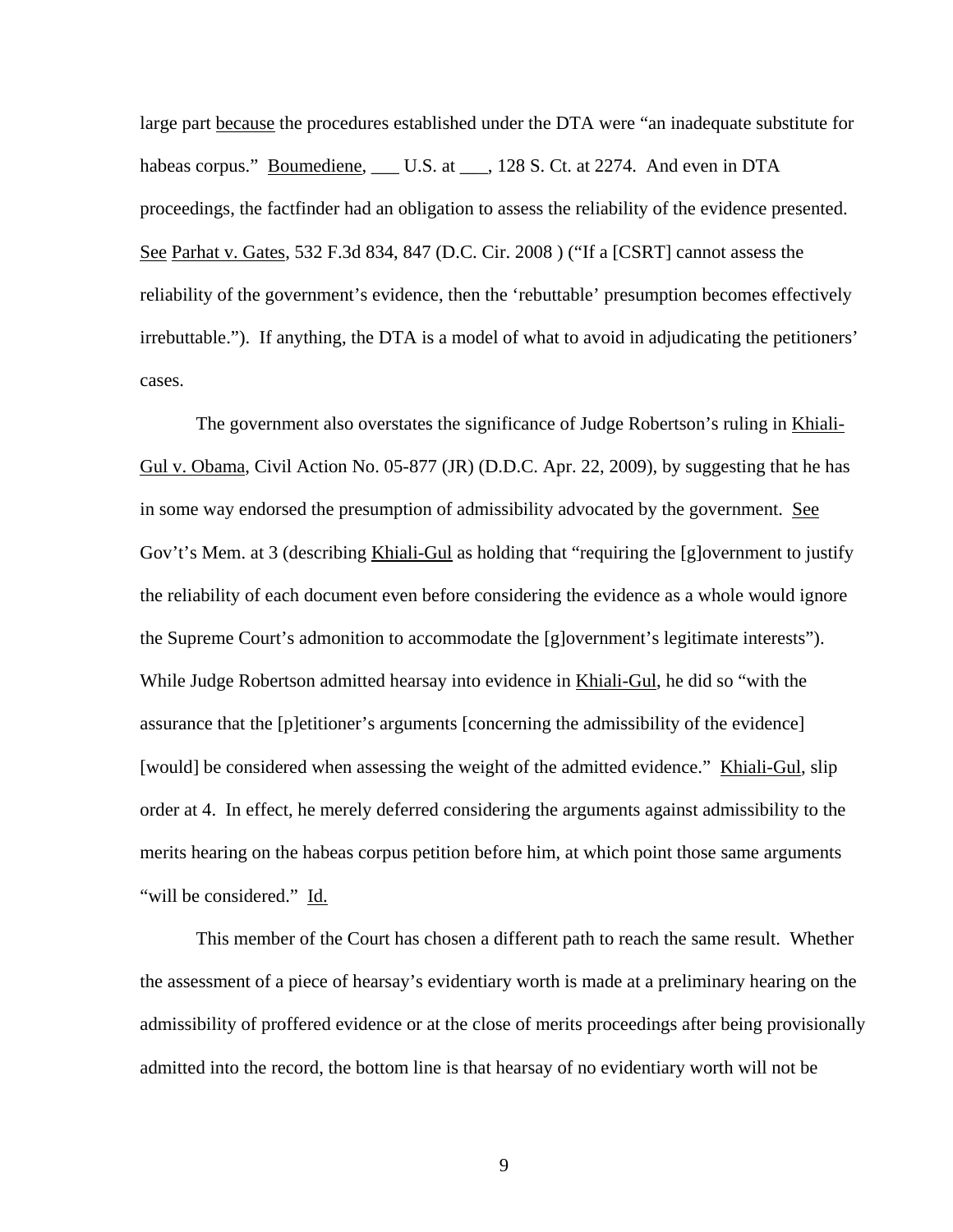considered when the Court makes its factual findings. As for the relative merits of these two approaches, ultimately, that is a decision each member of this Court must make individually. This member of the Court notes only that it is the petitioners who have embraced the idea of preliminary evidentiary hearings, not the government, and that they have done so in full recognition of the occasional delays that may arise from bifurcating evidentiary determinations from the overall merits hearing. If the petitioners are willing to prolong their proceedings so that they can cross-examine readily available government witnesses or obtain review from this Court of the circumstances compelling the government to redact information pertaining to the sources of its hearsay, this member of the Court sees no reason to deprive them of these opportunities for the sheer sake of expediency.<sup>[5](#page-9-0)</sup>

 Finally, the Court is far from convinced that it should defer questions of admissibility until all of the government's evidence has been considered on the theory that "the reliability of a particular piece of evidence will generally depend on how it fits within the evidence as a whole." Gov't's Mem. at 3. This suggested approach is a direct inversion of what takes place in any other kind of adjudicative process, where factual findings are made on the basis of admissible

 $\overline{a}$ 

<span id="page-9-0"></span><sup>&</sup>lt;sup>5</sup> There are, of course, potential drawbacks for petitioners who challenge the admissibility of the government's evidence. Addressing the deficiencies in the government's evidence upfront may in some circumstances actually inure to the government's benefit because it affords the government the opportunity to correct those deficiencies to the greatest extent possible before a decision on the ultimate merits of the petitioner's case is at hand. But this "problem" only highlights the importance of the adversary process to the accuracy of the finding of facts made by the Court. By allowing the petitioners to challenge the government's proffered evidence in this manner, the Court ensures that the best evidence available is actually presented to it, thereby reducing if not eliminating doubts and speculation on the part of the Court about the reliability of the evidence received into the record.

In a similar vein, one of the more bewildering assertions repeatedly made by the government is that the Court should refrain from creating "common law" rules of evidence to apply in these habeas corpus proceedings. Quite the contrary, it is the government that would have this Court abandon any pretense of fidelity to the rules of evidence that guide every other type of proceeding before it in favor of a nebulous factual inquiry based upon the cumulative impact of hearsay of unknown and often unknowable reliability without having made any showing that such a radical abandonment of the traditional rules of evidence is necessary. This member of the Court finds such an approach imprudent. This member of the Court will therefore observe the Federal Rules of Evidence except where national security or undue burden to the government requires otherwise, and the onus will be placed on the government to justify deviance from these rules rather than simply assume away any rules or requirements that the government deems inconvenient. This is not making up a new standard for detainee cases—it is simply requiring the government to justify any variance from well-established rules of evidence.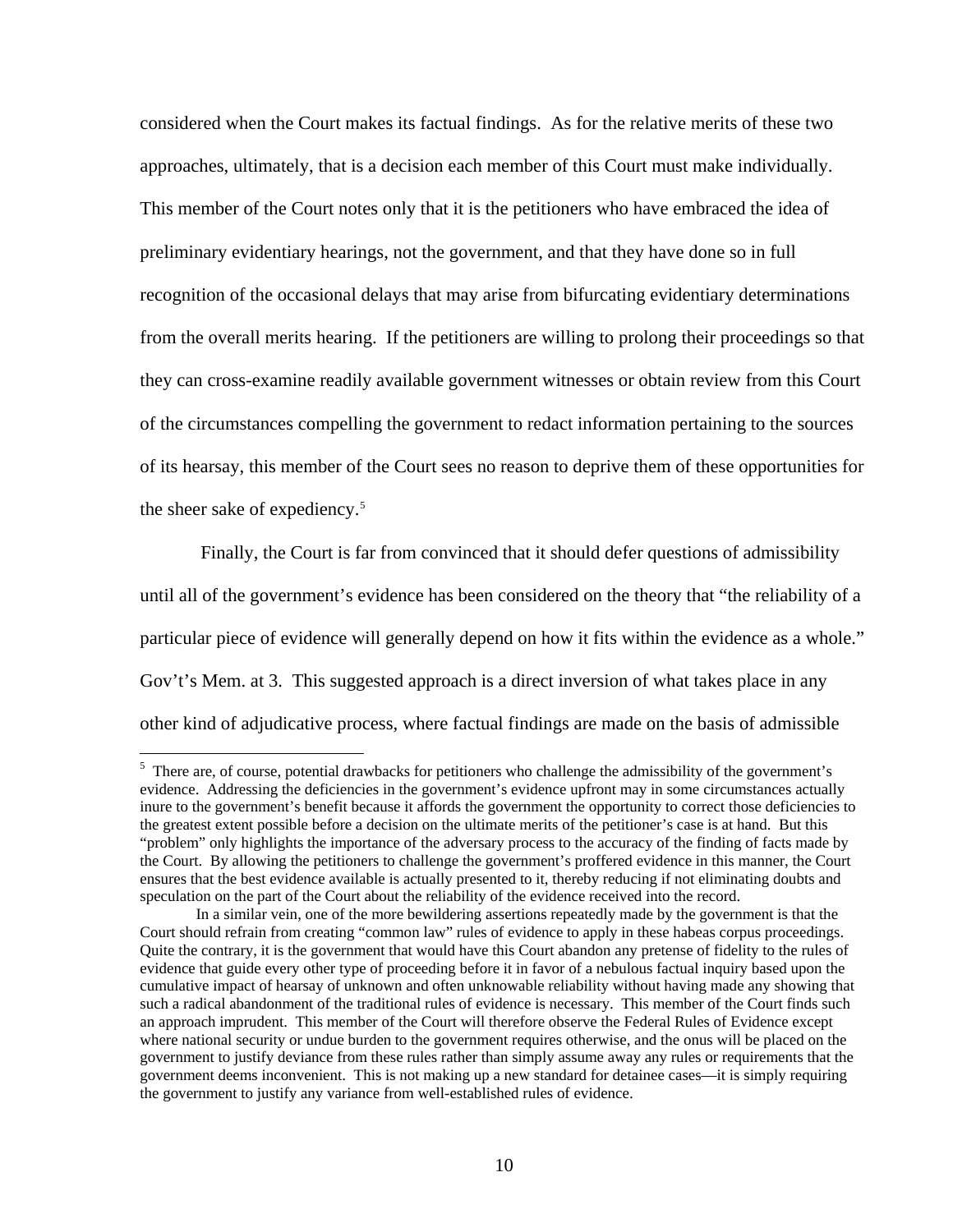evidence, not the other way around. See Concrete Pipes & Prods. of Cal., Inc. v. Constr. Laborers Pension Trust for S. Cal., 508 U.S. 602, 622 (1993) (holding that, with respect to the "preponderance of the evidence" standard, "[b]efore any such burden can be satisfied in the first instance, the factfinder must evaluate the raw evidence, finding it to be sufficiently reliable and sufficiently probative to demonstrate the truth of the asserted proposition with the requisite degree of certainty"). Ultimately, attempting to determine the admissibility of evidence by comparing one piece of hearsay with no intrinsic guarantees of trustworthiness to other, similarly unreliable pieces of hearsay is a fruitless exercise: it establishes only that all of the hearsay is either accurate or inaccurate, but it does not establish that any of the hearsay actually is accurate.

Ultimately, the government seems to suggest that because so much of its hearsay evidence is (in its view) internally consistent, the contents of all of its proffered hearsay evidence must be true, rather in the same way that a rumor must be true if enough people repeat it. But even the most widespread rumors are often inaccurate in part if not in whole. How, then, is the Court to know which parts are correct and which are not? It does not and will never know, which is why it cannot assess the reliability of hearsay on the basis of other unreliable hearsay that purportedly corroborates it. See Parhat, 532 F.3d at 848 ("Lewis Carroll notwithstanding, the fact that the government has 'said it thrice' does not make an allegation true." (quoting Lewis Carroll, The Hunting of the Snark 3 (1876)).

For all of these reasons, the Court concludes that neither Hamdi nor Boumediene, nor the existing will of Congress compels the Court to adopt a blanket presumption that the hearsay proffered by the government in each of its cases before this member of the Court is admissible. Nor is the Court willing to look at all of the government's hearsay in "context" before determining the admissibility of individual pieces of evidence. The individual items of hearsay